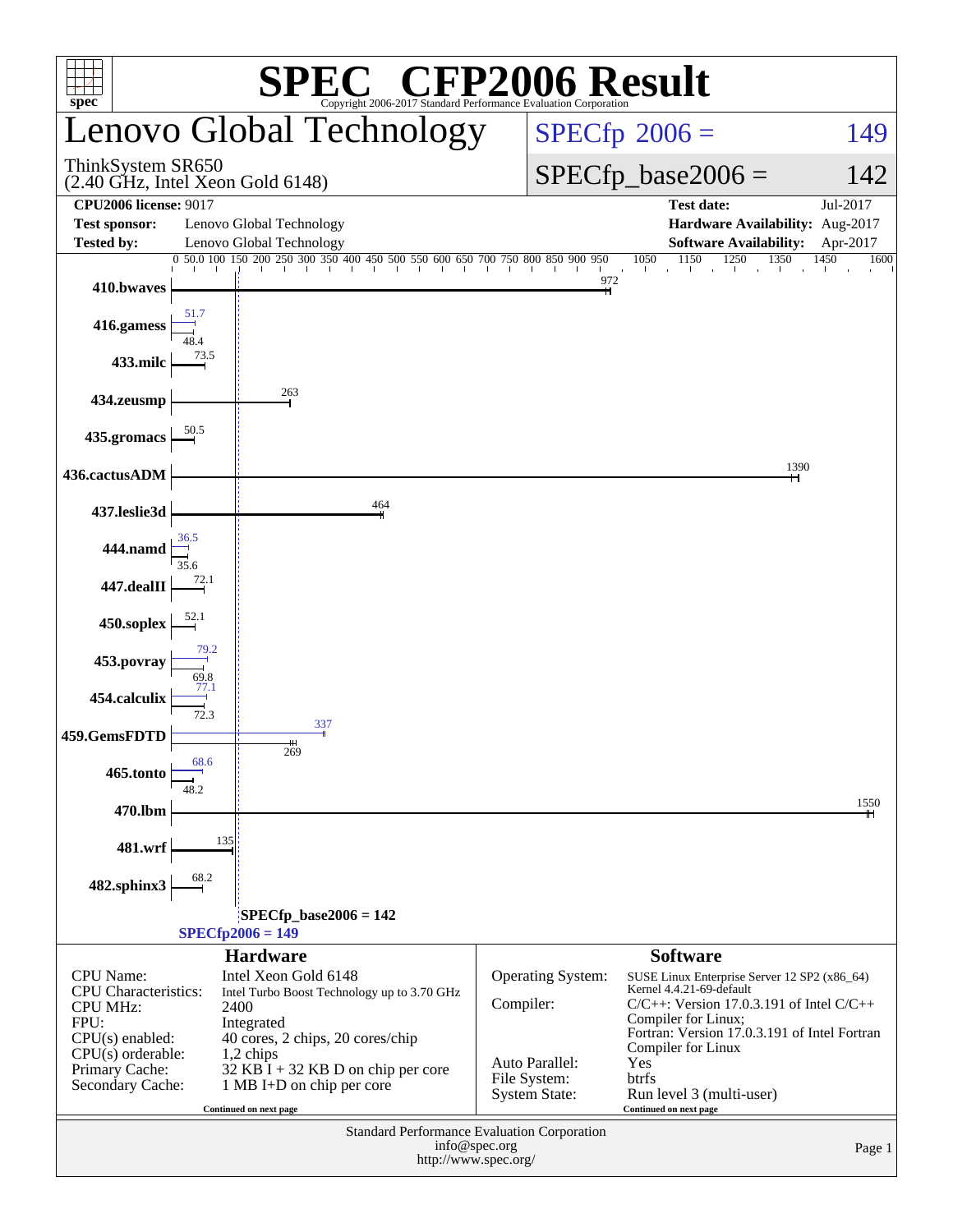

# enovo Global Technology

#### ThinkSystem SR650

(2.40 GHz, Intel Xeon Gold 6148)

### $SPECfp2006 = 149$  $SPECfp2006 = 149$

### $SPECfp\_base2006 = 142$

| <b>CPU2006 license: 9017</b>                            |                                                                                                      |                                                            | <b>Test date:</b><br>Jul-2017             |
|---------------------------------------------------------|------------------------------------------------------------------------------------------------------|------------------------------------------------------------|-------------------------------------------|
| <b>Test sponsor:</b>                                    | Lenovo Global Technology                                                                             |                                                            | Hardware Availability: Aug-2017           |
| <b>Tested by:</b>                                       | Lenovo Global Technology                                                                             |                                                            | <b>Software Availability:</b><br>Apr-2017 |
| L3 Cache:<br>Other Cache:<br>Memory:<br>Disk Subsystem: | $27.5$ MB I+D on chip per chip<br>None<br>384 GB (24 x 16 GB 2Rx8 PC4-2666V-R)<br>1 x 800 GB SAS SSD | <b>Base Pointers:</b><br>Peak Pointers:<br>Other Software: | $64$ -bit<br>$32/64$ -bit<br>None         |
| Other Hardware:                                         | None                                                                                                 |                                                            |                                           |

**[Results Table](http://www.spec.org/auto/cpu2006/Docs/result-fields.html#ResultsTable)**

| Results Table     |                                                                                                          |              |                |       |                |             |                |              |                |              |                |              |
|-------------------|----------------------------------------------------------------------------------------------------------|--------------|----------------|-------|----------------|-------------|----------------|--------------|----------------|--------------|----------------|--------------|
| <b>Base</b>       |                                                                                                          |              |                |       |                | <b>Peak</b> |                |              |                |              |                |              |
| <b>Benchmark</b>  | <b>Seconds</b>                                                                                           | <b>Ratio</b> | <b>Seconds</b> | Ratio | <b>Seconds</b> | Ratio       | <b>Seconds</b> | <b>Ratio</b> | <b>Seconds</b> | <b>Ratio</b> | <b>Seconds</b> | <b>Ratio</b> |
| 410.bwayes        | 13.9                                                                                                     | 975          | 14.1           | 964   | 14.0           | 972         | 13.9           | 975          | 14.1           | 964          | <b>14.0</b>    | 972          |
| 416.gamess        | 405                                                                                                      | 48.4         | 405            | 48.3  | 405            | 48.4        | 379            | 51.7         | 378            | 51.7         | 379            | 51.7         |
| $433$ .milc       | 125                                                                                                      | 73.2         | 124            | 73.7  | 125            | 73.5        | 125            | 73.2         | 124            | 73.7         | 125            | 73.5         |
| 434.zeusmp        | 34.6                                                                                                     | 263          | 34.8           | 261   | 34.6           | 263         | 34.6           | 263          | 34.8           | 261          | 34.6           | 263          |
| 435.gromacs       | <u>141</u>                                                                                               | 50.5         | 141            | 50.8  | 141            | 50.5        | 141            | 50.5         | 141            | 50.8         | 141            | 50.5         |
| 436.cactusADM     | 8.60                                                                                                     | 1390         | 8.58           | 1390  | 8.69           | 1380        | 8.60           | 1390         | 8.58           | 1390         | 8.69           | 1380         |
| 437.leslie3d      | 20.3                                                                                                     | 464          | 20.2           | 464   | 20.1           | 468         | 20.3           | 464          | 20.2           | 464          | 20.1           | 468          |
| 444.namd          | 225                                                                                                      | 35.6         | 225            | 35.6  | 225            | 35.6        | 220            | 36.5         | 220            | 36.5         | 220            | 36.5         |
| 447.dealII        | 158                                                                                                      | 72.2         | 159            | 72.1  | 159            | 72.1        | 158            | 72.2         | 159            | 72.1         | 159            | 72.1         |
| $450$ .soplex     | 158                                                                                                      | 52.6         | 162            | 51.5  | 160            | 52.1        | 158            | 52.6         | 162            | 51.5         | 160            | 52.1         |
| 453.povray        | 76.4                                                                                                     | 69.6         | 76.1           | 69.9  | 76.3           | 69.8        | 67.2           | 79.2         | 67.1           | 79.2         | 67.2           | 79.1         |
| $ 454$ .calculix  | 114                                                                                                      | 72.3         | 114            | 72.3  | 115            | 72.0        | 107            | 77.0         | 107            | 77.1         | 107            | 77.1         |
| 459.GemsFDTD      | 40.2                                                                                                     | 264          | 39.5           | 269   | 38.6           | 275         | 31.3           | 339          | 31.5           | 337          | 31.5           | 337          |
| 465.tonto         | 201                                                                                                      | 48.9         | 204            | 48.2  | 210            | 46.9        | 144            | 68.5         | 143            | 68.6         | 143            | 68.6         |
| 470.1bm           | 8.83                                                                                                     | 1560         | 8.91           | 1540  | 8.89           | 1550        | 8.83           | 1560         | 8.91           | 1540         | 8.89           | 1550         |
| 481.wrf           | 83.4                                                                                                     | 134          | 82.9           | 135   | 82.9           | 135         | 83.4           | 134          | 82.9           | 135          | 82.9           | 135          |
| $482$ .sphinx $3$ | 285                                                                                                      | 68.4         | 287            | 68.0  | 286            | 68.2        | 285            | 68.4         | 287            | 68.0         | 286            | 68.2         |
|                   | Results appear in the order in which they were run. Bold underlined text indicates a median measurement. |              |                |       |                |             |                |              |                |              |                |              |

### **[Operating System Notes](http://www.spec.org/auto/cpu2006/Docs/result-fields.html#OperatingSystemNotes)**

Stack size set to unlimited using "ulimit -s unlimited"

### **[Platform Notes](http://www.spec.org/auto/cpu2006/Docs/result-fields.html#PlatformNotes)**

BIOS configuration: Operating Mode set to Maximum Performance Hyper-Threading set to Disabled LLC dead line alloc set to Disable Sysinfo program /home/cpu2006-1.2-ic17.0u3/config/sysinfo.rev6993 Revision 6993 of 2015-11-06 (b5e8d4b4eb51ed28d7f98696cbe290c1) running on Cyborg-SPECcpu2017-SUSE12SP2 Fri Jul 27 17:44:02 2018

 This section contains SUT (System Under Test) info as seen by some common utilities. To remove or add to this section, see: Continued on next page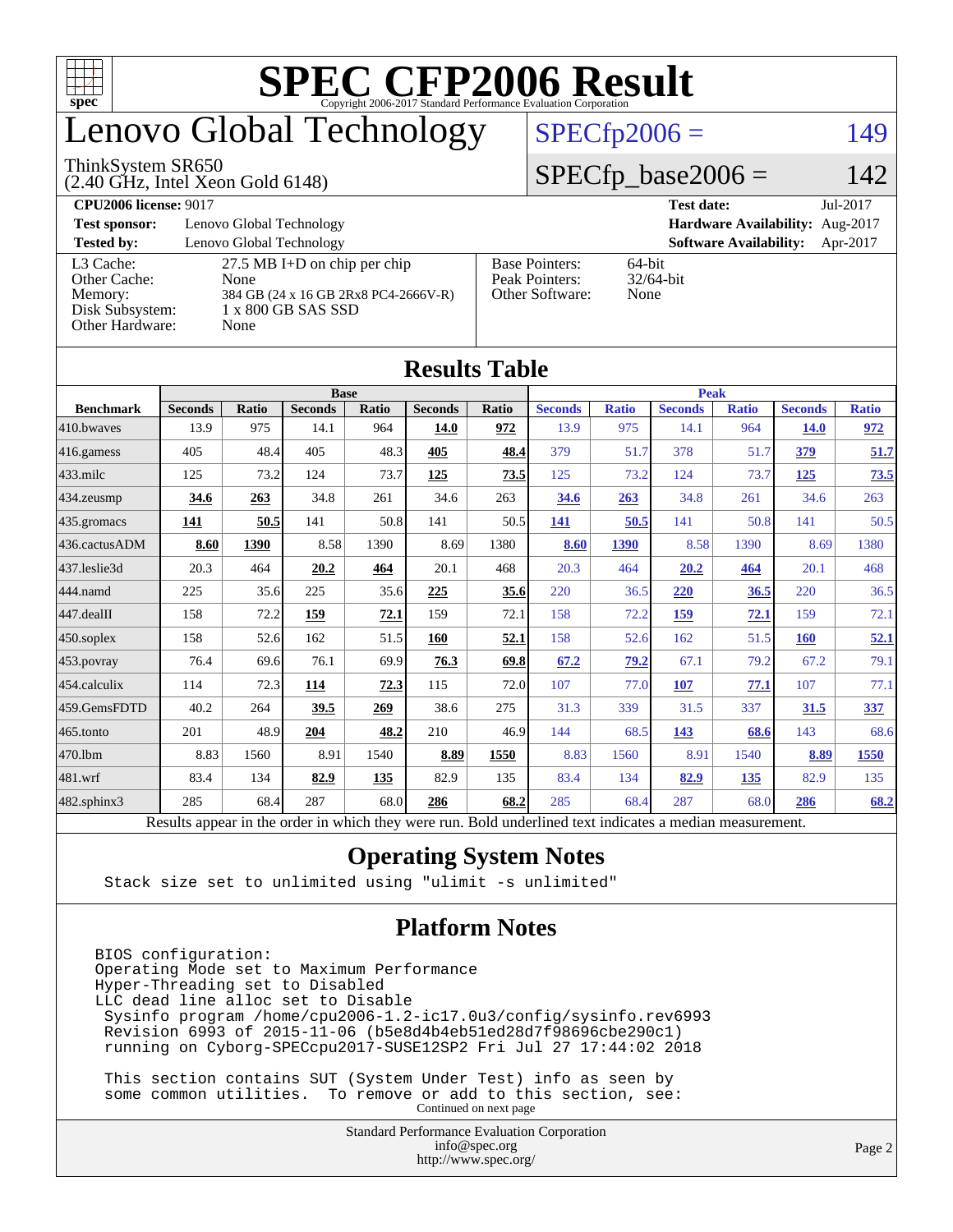

### enovo Global Technology

ThinkSystem SR650

(2.40 GHz, Intel Xeon Gold 6148)

 $SPECTp2006 = 149$ 

 $SPECTp\_base2006 = 142$ 

| <b>CPU2006 license: 9017</b> |                          | <b>Test date:</b>                     | Jul-2017 |
|------------------------------|--------------------------|---------------------------------------|----------|
| <b>Test sponsor:</b>         | Lenovo Global Technology | <b>Hardware Availability: Aug-201</b> |          |

**[Hardware Availability:](http://www.spec.org/auto/cpu2006/Docs/result-fields.html#HardwareAvailability)** Aug-2017 **[Tested by:](http://www.spec.org/auto/cpu2006/Docs/result-fields.html#Testedby)** Lenovo Global Technology **[Software Availability:](http://www.spec.org/auto/cpu2006/Docs/result-fields.html#SoftwareAvailability)** Apr-2017

#### **[Platform Notes \(Continued\)](http://www.spec.org/auto/cpu2006/Docs/result-fields.html#PlatformNotes)**

Standard Performance Evaluation Corporation [info@spec.org](mailto:info@spec.org) <http://www.spec.org/cpu2006/Docs/config.html#sysinfo> From /proc/cpuinfo model name : Intel(R) Xeon(R) Gold 6148 CPU @ 2.40GHz 2 "physical id"s (chips) 40 "processors" cores, siblings (Caution: counting these is hw and system dependent. The following excerpts from /proc/cpuinfo might not be reliable. Use with caution.) cpu cores : 20 siblings : 20 physical 0: cores 0 1 2 3 4 8 9 10 11 12 16 17 18 19 20 24 25 26 27 28 physical 1: cores 0 1 2 3 4 8 9 10 11 12 16 17 18 19 20 24 25 26 27 28 cache size : 28160 KB From /proc/meminfo<br>MemTotal: 395881796 kB HugePages\_Total: 0<br>Hugepagesize: 2048 kB Hugepagesize: From /etc/\*release\* /etc/\*version\* os-release: NAME="SLES" VERSION="12-SP2" VERSION\_ID="12.2" PRETTY\_NAME="SUSE Linux Enterprise Server 12 SP2" ID="sles" ANSI\_COLOR="0;32" CPE\_NAME="cpe:/o:suse:sles:12:sp2" uname -a: Linux Cyborg-SPECcpu2017-SUSE12SP2 4.4.21-69-default #1 SMP Tue Oct 25 10:58:20 UTC 2016 (9464f67) x86\_64 x86\_64 x86\_64 GNU/Linux run-level 3 Jul 27 17:43 SPEC is set to: /home/cpu2006-1.2-ic17.0u3<br>Filesystem Type Size Used Avail Filesystem Type Size Used Avail Use% Mounted on<br>/dev/sdb2 btrfs 744G 67G 677G 9% /home 67G 677G 9% /home Additional information from dmidecode: Warning: Use caution when you interpret this section. The 'dmidecode' program reads system data which is "intended to allow hardware to be accurately determined", but the intent may not be met, as there are frequent changes to hardware, firmware, and the "DMTF SMBIOS" standard. BIOS Lenovo -[IVE111C-1.00]- 07/17/2017 Memory: 24x Samsung M393A2K43BB1-CTD 16 GB 2 rank 2666 MHz (End of data from sysinfo program)

<http://www.spec.org/>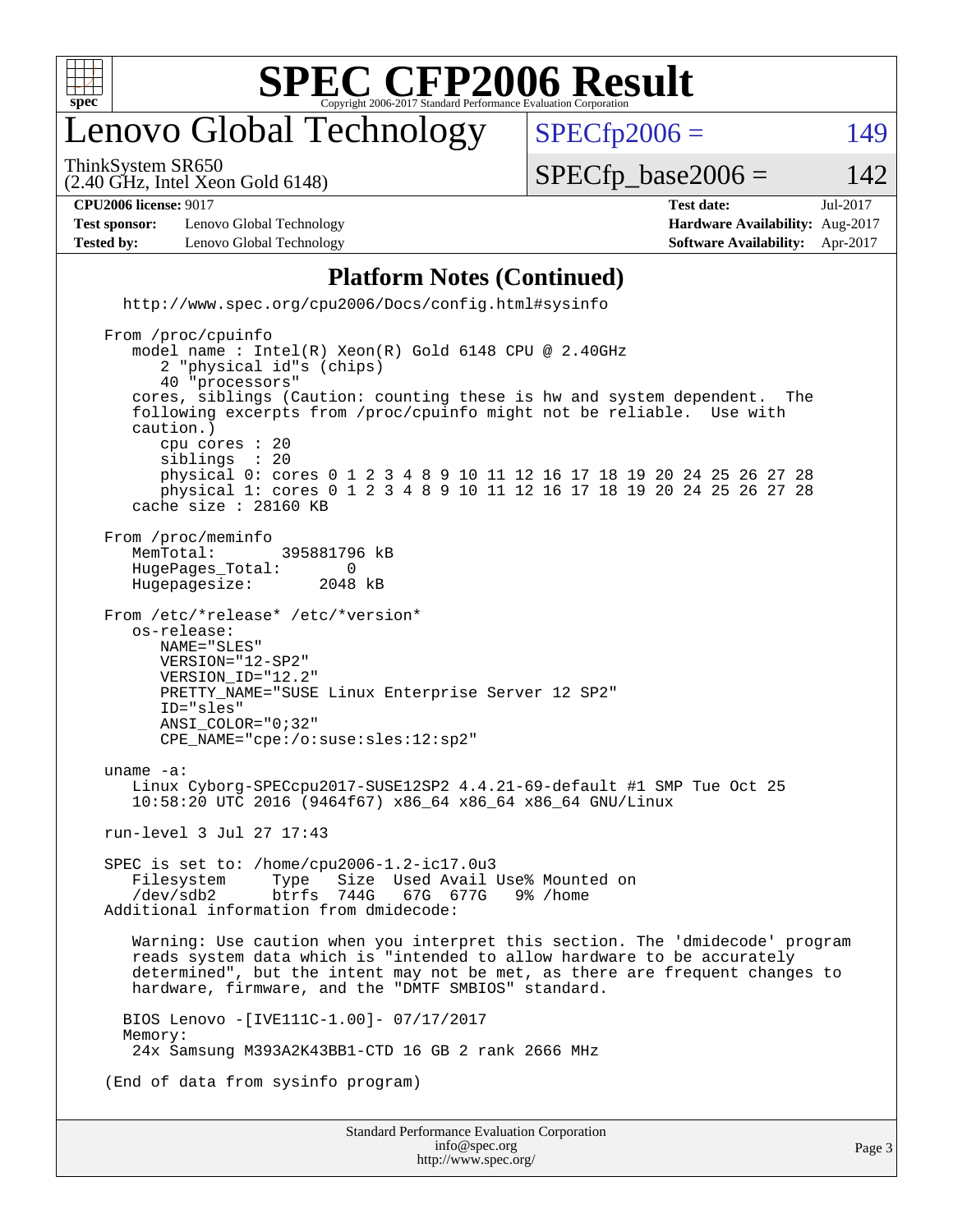

## enovo Global Technology

 $SPECfp2006 = 149$  $SPECfp2006 = 149$ 

(2.40 GHz, Intel Xeon Gold 6148) ThinkSystem SR650

 $SPECfp\_base2006 = 142$ 

**[Test sponsor:](http://www.spec.org/auto/cpu2006/Docs/result-fields.html#Testsponsor)** Lenovo Global Technology **[Hardware Availability:](http://www.spec.org/auto/cpu2006/Docs/result-fields.html#HardwareAvailability)** Aug-2017 **[Tested by:](http://www.spec.org/auto/cpu2006/Docs/result-fields.html#Testedby)** Lenovo Global Technology **[Software Availability:](http://www.spec.org/auto/cpu2006/Docs/result-fields.html#SoftwareAvailability)** Apr-2017

**[CPU2006 license:](http://www.spec.org/auto/cpu2006/Docs/result-fields.html#CPU2006license)** 9017 **[Test date:](http://www.spec.org/auto/cpu2006/Docs/result-fields.html#Testdate)** Jul-2017

### **[General Notes](http://www.spec.org/auto/cpu2006/Docs/result-fields.html#GeneralNotes)**

Environment variables set by runspec before the start of the run:  $KMP$  AFFINITY = "granularity=fine, compact" LD\_LIBRARY\_PATH = "/home/cpu2006-1.2-ic17.0u3/lib/ia32:/home/cpu2006-1.2-ic17.0u3/lib/intel64:/home/cpu2006-1.2-ic17.0u3/sh10.2" OMP\_NUM\_THREADS = "40"

 Binaries compiled on a system with 1x Intel Core i7-4790 CPU + 32GB RAM memory using Redhat Enterprise Linux 7.2 Transparent Huge Pages disabled with: echo never > /sys/kernel/mm/transparent\_hugepage/enabled Filesystem page cache cleared with: shell invocation of 'sync; echo 3 > /proc/sys/vm/drop\_caches' prior to run

**[Base Compiler Invocation](http://www.spec.org/auto/cpu2006/Docs/result-fields.html#BaseCompilerInvocation)**

[C benchmarks](http://www.spec.org/auto/cpu2006/Docs/result-fields.html#Cbenchmarks): [icc -m64](http://www.spec.org/cpu2006/results/res2017q4/cpu2006-20170918-49772.flags.html#user_CCbase_intel_icc_64bit_bda6cc9af1fdbb0edc3795bac97ada53)

[C++ benchmarks:](http://www.spec.org/auto/cpu2006/Docs/result-fields.html#CXXbenchmarks) [icpc -m64](http://www.spec.org/cpu2006/results/res2017q4/cpu2006-20170918-49772.flags.html#user_CXXbase_intel_icpc_64bit_fc66a5337ce925472a5c54ad6a0de310)

[Fortran benchmarks](http://www.spec.org/auto/cpu2006/Docs/result-fields.html#Fortranbenchmarks): [ifort -m64](http://www.spec.org/cpu2006/results/res2017q4/cpu2006-20170918-49772.flags.html#user_FCbase_intel_ifort_64bit_ee9d0fb25645d0210d97eb0527dcc06e)

[Benchmarks using both Fortran and C](http://www.spec.org/auto/cpu2006/Docs/result-fields.html#BenchmarksusingbothFortranandC): [icc -m64](http://www.spec.org/cpu2006/results/res2017q4/cpu2006-20170918-49772.flags.html#user_CC_FCbase_intel_icc_64bit_bda6cc9af1fdbb0edc3795bac97ada53) [ifort -m64](http://www.spec.org/cpu2006/results/res2017q4/cpu2006-20170918-49772.flags.html#user_CC_FCbase_intel_ifort_64bit_ee9d0fb25645d0210d97eb0527dcc06e)

### **[Base Portability Flags](http://www.spec.org/auto/cpu2006/Docs/result-fields.html#BasePortabilityFlags)**

| 410.bwaves: -DSPEC CPU LP64                 |                                                                |
|---------------------------------------------|----------------------------------------------------------------|
| 416.gamess: -DSPEC_CPU_LP64                 |                                                                |
| 433.milc: -DSPEC_CPU_LP64                   |                                                                |
| 434.zeusmp: - DSPEC_CPU_LP64                |                                                                |
| 435.gromacs: -DSPEC_CPU_LP64 -nofor_main    |                                                                |
| 436.cactusADM: -DSPEC CPU LP64 -nofor main  |                                                                |
| 437.leslie3d: -DSPEC CPU LP64               |                                                                |
| 444.namd: -DSPEC CPU LP64                   |                                                                |
| 447.dealII: -DSPEC CPU LP64                 |                                                                |
| 450.soplex: -DSPEC CPU LP64                 |                                                                |
| 453.povray: -DSPEC_CPU_LP64                 |                                                                |
| 454.calculix: - DSPEC CPU LP64 - nofor main |                                                                |
| 459.GemsFDTD: -DSPEC CPU LP64               |                                                                |
| 465.tonto: -DSPEC CPU LP64                  |                                                                |
| 470.1bm: - DSPEC CPU LP64                   |                                                                |
|                                             | 481.wrf: -DSPEC CPU_LP64 -DSPEC_CPU_CASE_FLAG -DSPEC_CPU_LINUX |
| 482.sphinx3: -DSPEC_CPU_LP64                |                                                                |
|                                             |                                                                |

| <b>Standard Performance Evaluation Corporation</b> |
|----------------------------------------------------|
| info@spec.org                                      |
| http://www.spec.org/                               |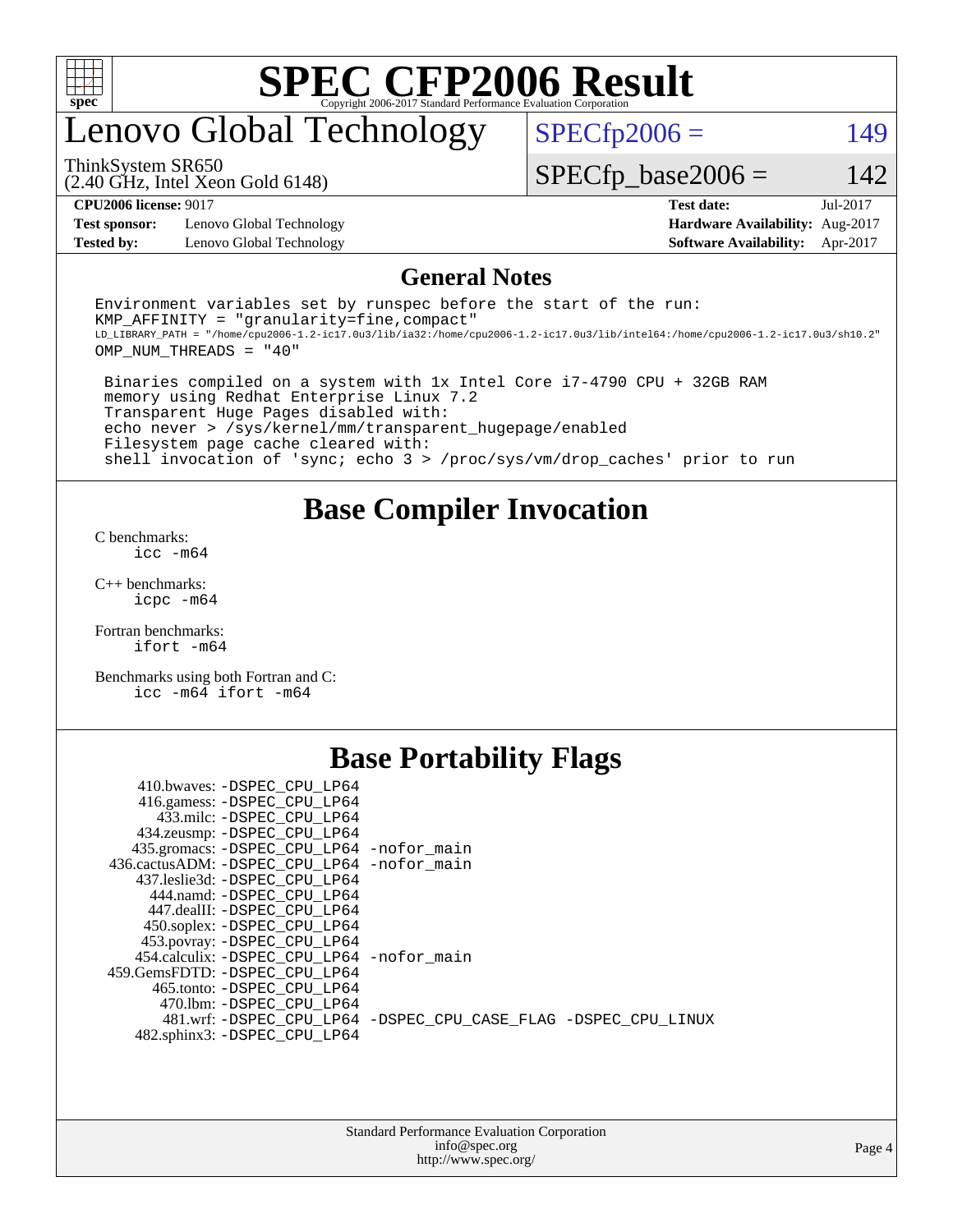

## enovo Global Technology

ThinkSystem SR650

 $SPECfp2006 = 149$  $SPECfp2006 = 149$ 

(2.40 GHz, Intel Xeon Gold 6148)

**[Test sponsor:](http://www.spec.org/auto/cpu2006/Docs/result-fields.html#Testsponsor)** Lenovo Global Technology **[Hardware Availability:](http://www.spec.org/auto/cpu2006/Docs/result-fields.html#HardwareAvailability)** Aug-2017 **[Tested by:](http://www.spec.org/auto/cpu2006/Docs/result-fields.html#Testedby)** Lenovo Global Technology **[Software Availability:](http://www.spec.org/auto/cpu2006/Docs/result-fields.html#SoftwareAvailability)** Apr-2017

 $SPECTp\_base2006 = 142$ 

**[CPU2006 license:](http://www.spec.org/auto/cpu2006/Docs/result-fields.html#CPU2006license)** 9017 **[Test date:](http://www.spec.org/auto/cpu2006/Docs/result-fields.html#Testdate)** Jul-2017

### **[Base Optimization Flags](http://www.spec.org/auto/cpu2006/Docs/result-fields.html#BaseOptimizationFlags)**

[C benchmarks](http://www.spec.org/auto/cpu2006/Docs/result-fields.html#Cbenchmarks): [-xCORE-AVX2](http://www.spec.org/cpu2006/results/res2017q4/cpu2006-20170918-49772.flags.html#user_CCbase_f-xCORE-AVX2) [-ipo](http://www.spec.org/cpu2006/results/res2017q4/cpu2006-20170918-49772.flags.html#user_CCbase_f-ipo) [-O3](http://www.spec.org/cpu2006/results/res2017q4/cpu2006-20170918-49772.flags.html#user_CCbase_f-O3) [-no-prec-div](http://www.spec.org/cpu2006/results/res2017q4/cpu2006-20170918-49772.flags.html#user_CCbase_f-no-prec-div) [-parallel](http://www.spec.org/cpu2006/results/res2017q4/cpu2006-20170918-49772.flags.html#user_CCbase_f-parallel) [-qopt-prefetch](http://www.spec.org/cpu2006/results/res2017q4/cpu2006-20170918-49772.flags.html#user_CCbase_f-qopt-prefetch) [C++ benchmarks:](http://www.spec.org/auto/cpu2006/Docs/result-fields.html#CXXbenchmarks) [-xCORE-AVX2](http://www.spec.org/cpu2006/results/res2017q4/cpu2006-20170918-49772.flags.html#user_CXXbase_f-xCORE-AVX2) [-ipo](http://www.spec.org/cpu2006/results/res2017q4/cpu2006-20170918-49772.flags.html#user_CXXbase_f-ipo) [-O3](http://www.spec.org/cpu2006/results/res2017q4/cpu2006-20170918-49772.flags.html#user_CXXbase_f-O3) [-no-prec-div](http://www.spec.org/cpu2006/results/res2017q4/cpu2006-20170918-49772.flags.html#user_CXXbase_f-no-prec-div) [-qopt-prefetch](http://www.spec.org/cpu2006/results/res2017q4/cpu2006-20170918-49772.flags.html#user_CXXbase_f-qopt-prefetch)

[Fortran benchmarks](http://www.spec.org/auto/cpu2006/Docs/result-fields.html#Fortranbenchmarks): [-xCORE-AVX2](http://www.spec.org/cpu2006/results/res2017q4/cpu2006-20170918-49772.flags.html#user_FCbase_f-xCORE-AVX2) [-ipo](http://www.spec.org/cpu2006/results/res2017q4/cpu2006-20170918-49772.flags.html#user_FCbase_f-ipo) [-O3](http://www.spec.org/cpu2006/results/res2017q4/cpu2006-20170918-49772.flags.html#user_FCbase_f-O3) [-no-prec-div](http://www.spec.org/cpu2006/results/res2017q4/cpu2006-20170918-49772.flags.html#user_FCbase_f-no-prec-div) [-parallel](http://www.spec.org/cpu2006/results/res2017q4/cpu2006-20170918-49772.flags.html#user_FCbase_f-parallel) [-qopt-prefetch](http://www.spec.org/cpu2006/results/res2017q4/cpu2006-20170918-49772.flags.html#user_FCbase_f-qopt-prefetch)

[Benchmarks using both Fortran and C](http://www.spec.org/auto/cpu2006/Docs/result-fields.html#BenchmarksusingbothFortranandC): [-xCORE-AVX2](http://www.spec.org/cpu2006/results/res2017q4/cpu2006-20170918-49772.flags.html#user_CC_FCbase_f-xCORE-AVX2) [-ipo](http://www.spec.org/cpu2006/results/res2017q4/cpu2006-20170918-49772.flags.html#user_CC_FCbase_f-ipo) [-O3](http://www.spec.org/cpu2006/results/res2017q4/cpu2006-20170918-49772.flags.html#user_CC_FCbase_f-O3) [-no-prec-div](http://www.spec.org/cpu2006/results/res2017q4/cpu2006-20170918-49772.flags.html#user_CC_FCbase_f-no-prec-div) [-parallel](http://www.spec.org/cpu2006/results/res2017q4/cpu2006-20170918-49772.flags.html#user_CC_FCbase_f-parallel) [-qopt-prefetch](http://www.spec.org/cpu2006/results/res2017q4/cpu2006-20170918-49772.flags.html#user_CC_FCbase_f-qopt-prefetch)

### **[Peak Compiler Invocation](http://www.spec.org/auto/cpu2006/Docs/result-fields.html#PeakCompilerInvocation)**

[C benchmarks](http://www.spec.org/auto/cpu2006/Docs/result-fields.html#Cbenchmarks): [icc -m64](http://www.spec.org/cpu2006/results/res2017q4/cpu2006-20170918-49772.flags.html#user_CCpeak_intel_icc_64bit_bda6cc9af1fdbb0edc3795bac97ada53)

[C++ benchmarks:](http://www.spec.org/auto/cpu2006/Docs/result-fields.html#CXXbenchmarks) [icpc -m64](http://www.spec.org/cpu2006/results/res2017q4/cpu2006-20170918-49772.flags.html#user_CXXpeak_intel_icpc_64bit_fc66a5337ce925472a5c54ad6a0de310)

[Fortran benchmarks](http://www.spec.org/auto/cpu2006/Docs/result-fields.html#Fortranbenchmarks): [ifort -m64](http://www.spec.org/cpu2006/results/res2017q4/cpu2006-20170918-49772.flags.html#user_FCpeak_intel_ifort_64bit_ee9d0fb25645d0210d97eb0527dcc06e)

[Benchmarks using both Fortran and C](http://www.spec.org/auto/cpu2006/Docs/result-fields.html#BenchmarksusingbothFortranandC): [icc -m64](http://www.spec.org/cpu2006/results/res2017q4/cpu2006-20170918-49772.flags.html#user_CC_FCpeak_intel_icc_64bit_bda6cc9af1fdbb0edc3795bac97ada53) [ifort -m64](http://www.spec.org/cpu2006/results/res2017q4/cpu2006-20170918-49772.flags.html#user_CC_FCpeak_intel_ifort_64bit_ee9d0fb25645d0210d97eb0527dcc06e)

### **[Peak Portability Flags](http://www.spec.org/auto/cpu2006/Docs/result-fields.html#PeakPortabilityFlags)**

Same as Base Portability Flags

## **[Peak Optimization Flags](http://www.spec.org/auto/cpu2006/Docs/result-fields.html#PeakOptimizationFlags)**

[C benchmarks](http://www.spec.org/auto/cpu2006/Docs/result-fields.html#Cbenchmarks):

433.milc: basepeak = yes

 $470.$ lbm: basepeak = yes

 $482$ .sphinx3: basepeak = yes

[C++ benchmarks:](http://www.spec.org/auto/cpu2006/Docs/result-fields.html#CXXbenchmarks)

 444.namd: [-prof-gen](http://www.spec.org/cpu2006/results/res2017q4/cpu2006-20170918-49772.flags.html#user_peakPASS1_CXXFLAGSPASS1_LDFLAGS444_namd_prof_gen_e43856698f6ca7b7e442dfd80e94a8fc)(pass 1) [-prof-use](http://www.spec.org/cpu2006/results/res2017q4/cpu2006-20170918-49772.flags.html#user_peakPASS2_CXXFLAGSPASS2_LDFLAGS444_namd_prof_use_bccf7792157ff70d64e32fe3e1250b55)(pass 2) [-xCORE-AVX2](http://www.spec.org/cpu2006/results/res2017q4/cpu2006-20170918-49772.flags.html#user_peakPASS2_CXXFLAGSPASS2_LDFLAGS444_namd_f-xCORE-AVX2)(pass 2)  $-par-num-threads=1(pass 1) -ipo(pass 2) -O3(pass 2)$  $-par-num-threads=1(pass 1) -ipo(pass 2) -O3(pass 2)$  $-par-num-threads=1(pass 1) -ipo(pass 2) -O3(pass 2)$  $-par-num-threads=1(pass 1) -ipo(pass 2) -O3(pass 2)$  $-par-num-threads=1(pass 1) -ipo(pass 2) -O3(pass 2)$  $-par-num-threads=1(pass 1) -ipo(pass 2) -O3(pass 2)$ [-no-prec-div](http://www.spec.org/cpu2006/results/res2017q4/cpu2006-20170918-49772.flags.html#user_peakPASS2_CXXFLAGSPASS2_LDFLAGS444_namd_f-no-prec-div)(pass 2) [-fno-alias](http://www.spec.org/cpu2006/results/res2017q4/cpu2006-20170918-49772.flags.html#user_peakCXXOPTIMIZEOPTIMIZE444_namd_f-no-alias_694e77f6c5a51e658e82ccff53a9e63a) [-auto-ilp32](http://www.spec.org/cpu2006/results/res2017q4/cpu2006-20170918-49772.flags.html#user_peakCXXOPTIMIZE444_namd_f-auto-ilp32)

Continued on next page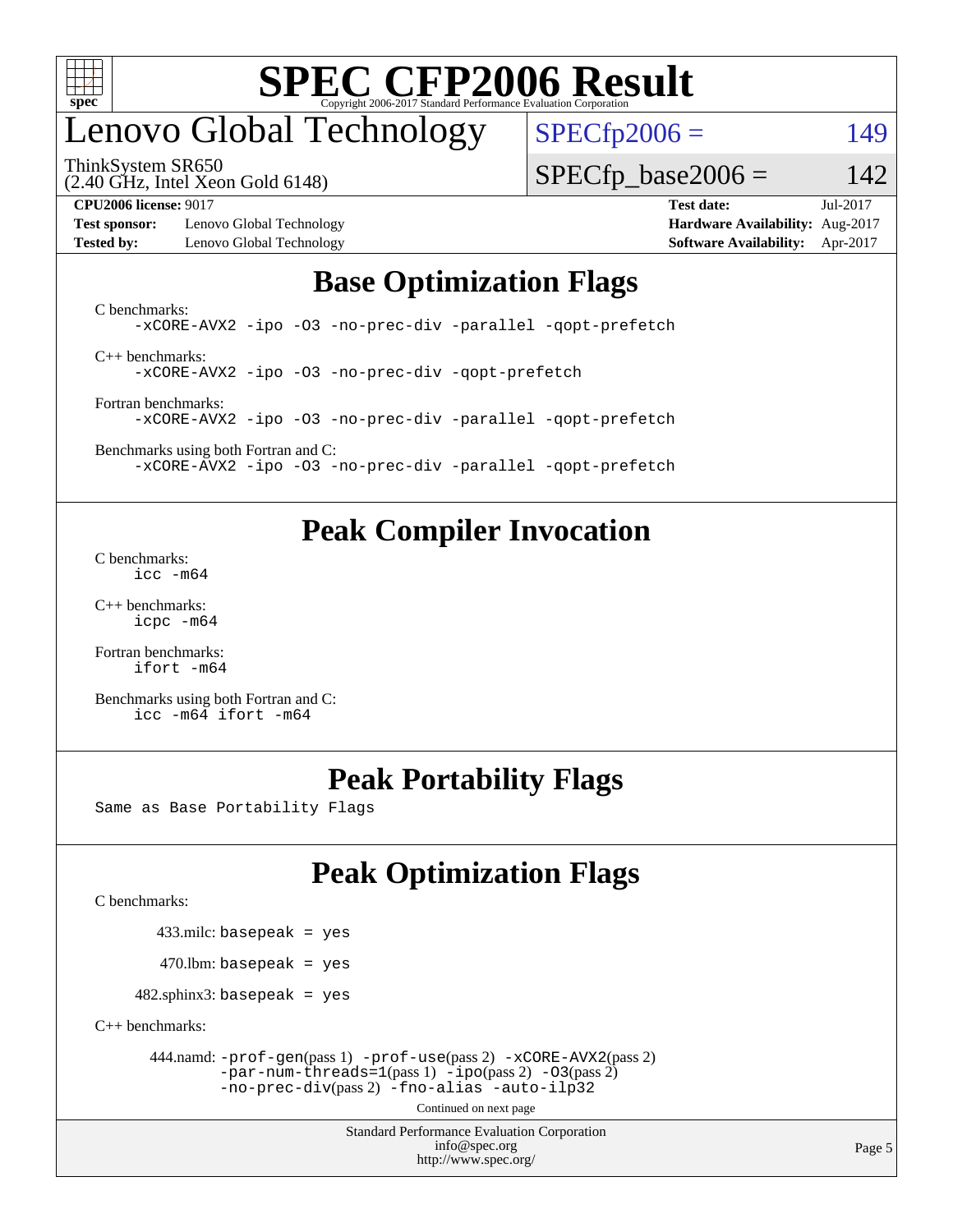

## enovo Global Technology

ThinkSystem SR650

 $SPECfp2006 = 149$  $SPECfp2006 = 149$ 

(2.40 GHz, Intel Xeon Gold 6148)

 $SPECTp\_base2006 = 142$ 

**[Test sponsor:](http://www.spec.org/auto/cpu2006/Docs/result-fields.html#Testsponsor)** Lenovo Global Technology **[Hardware Availability:](http://www.spec.org/auto/cpu2006/Docs/result-fields.html#HardwareAvailability)** Aug-2017 **[Tested by:](http://www.spec.org/auto/cpu2006/Docs/result-fields.html#Testedby)** Lenovo Global Technology **[Software Availability:](http://www.spec.org/auto/cpu2006/Docs/result-fields.html#SoftwareAvailability)** Apr-2017

**[CPU2006 license:](http://www.spec.org/auto/cpu2006/Docs/result-fields.html#CPU2006license)** 9017 **[Test date:](http://www.spec.org/auto/cpu2006/Docs/result-fields.html#Testdate)** Jul-2017

### **[Peak Optimization Flags \(Continued\)](http://www.spec.org/auto/cpu2006/Docs/result-fields.html#PeakOptimizationFlags)**

```
447.dealII: basepeak = yes
         450.soplex: basepeak = yes
         453.povray: -prof-gen(pass 1) -prof-use(pass 2) -xCORE-AVX2(pass 2)
                   -par-num-threads=1-ipo-O3(pass 2)-no-prec-div(pass 2) -unroll4 -ansi-alias
   Fortran benchmarks: 
        410.bwaves: basepeak = yes 416.gamess: -prof-gen(pass 1) -prof-use(pass 2) -xCORE-AVX2(pass 2)
                   -par-num-threads=1(pass 1) -ipo(pass 2) -O3(pass 2)
                   -no-prec-div(pass 2) -unroll2 -inline-level=0 -scalar-rep-
         434.zeusmp: basepeak = yes
         437.leslie3d: basepeak = yes
     459.GemsFDTD: -prof-gen(pass 1) -prof-use(pass 2) -xCORE-AVX2(pass 2)
                   -par-num-threads=1(pass 1) -ipo(pass 2) -O3(pass 2)
                   -no-prec-div(pass 2) -unroll2 -inline-level=0
                   -qopt-prefetch -parallel
           465.tonto: -prof-gen(pass 1) -prof-use(pass 2) -xCORE-AVX2(pass 2)
                   -par-num-threads=1(pass 1) -ipo(pass 2) -O3(pass 2)
                   -no-prec-div(pass 2) -inline-calloc -qopt-malloc-options=3
                   -auto -unroll4
   Benchmarks using both Fortran and C: 
        435.gromacs: basepeak = yes
    436.cactusADM:basepeak = yes 454.calculix: -xCORE-AVX2 -ipo -O3 -no-prec-div -auto-ilp32
            481.wrf: basepeak = yes
                        The flags files that were used to format this result can be browsed at
http://www.spec.org/cpu2006/flags/Intel-ic17.0-official-linux64-revF.html
http://www.spec.org/cpu2006/flags/Lenovo-Platform-Flags-V1.2-SKL-C.20171004.html
                            You can also download the XML flags sources by saving the following links:
http://www.spec.org/cpu2006/flags/Intel-ic17.0-official-linux64-revF.xml
http://www.spec.org/cpu2006/flags/Lenovo-Platform-Flags-V1.2-SKL-C.20171004.xml
```